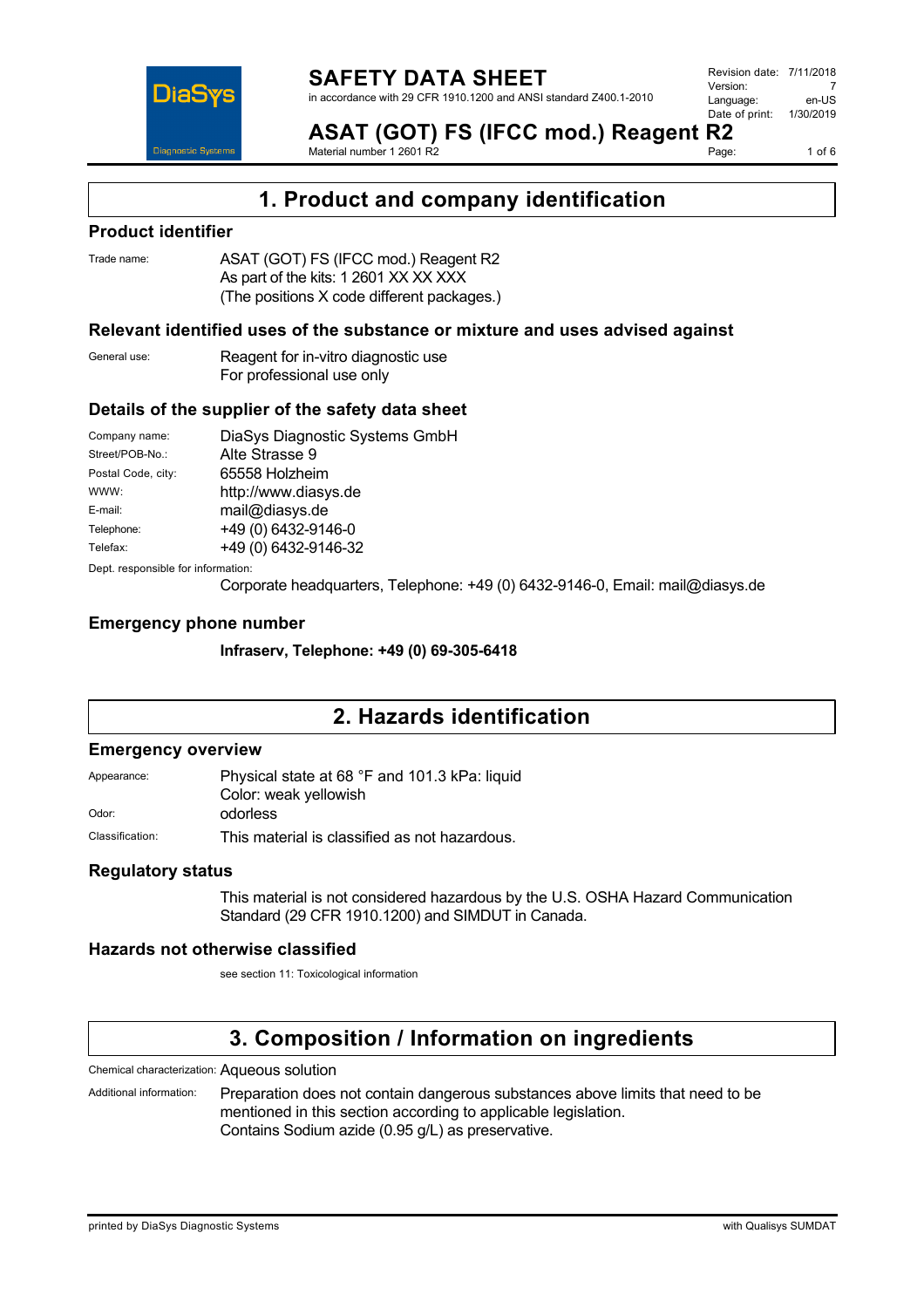

## **SAFETY DATA SHEET**

in accordance with 29 CFR 1910.1200 and ANSI standard Z400.1-2010

Revision date: 7/11/2018 Version: 7<br>Language: en-LIS Language: en-US<br>Date of print: 1/30/2019 Date of print:

### **ASAT (GOT) FS (IFCC mod.) Reagent R2**

Material number 1 2601 R2

Page: 2 of 6

# **4. First aid measures**

- In case of inhalation: Provide fresh air. If the casualty has difficulty breathing, call a doctor immediately. Following skin contact: Change contaminated clothing. Remove residues with water. In case of skin reactions, consult a physician. After eye contact: Immediately flush eyes with plenty of flowing water for 10 to 15 minutes holding eyelids
	- apart. Remove contact lenses, if present and easy to do. Continue rinsing. Subsequently consult an ophthalmologist.
- After swallowing: Rinse mouth thoroughly with water. Do not induce vomiting without medical advice. Have victim drink large quantities of water, with active charcoal if possible. Seek medical attention.

#### **Most important symptoms/effects, acute and delayed**

After eye contact: mild irritant

#### **Information to physician**

Treat symptomatically.

### **5. Fire fighting measures**

Flash point/flash point range:

### not combustible

Auto-ignition temperature: No data available

#### Suitable extinguishing media:

Product is non-combustible. Extinguishing materials should therefore be selected according to surroundings.

#### **Specific hazards arising from the chemical**

Fires in the immediate vicinity may cause the development of dangerous vapors. In case of fire may be liberated: Sodium compounds, carbon monoxide and carbon dioxide.

Protective equipment and precautions for firefighters:

Wear self-contained breathing apparatus.

Additional information: Do not allow fire water to penetrate into surface or ground water.

### **6. Accidental release measures** Personal precautions: Avoid contact with skin and eyes. Do not breathe vapors. In enclosed areas: Provide fresh air. Wear appropriate protective equipment. Environmental precautions: Do not allow to penetrate into soil, waterbodies or drains. Methods for clean-up: Soak up with absorbent materials such as sand, siliceus earth, acid- or universal binder. Store in special closed containers and dispose of according to ordinance. Wash spill area with plenty of water.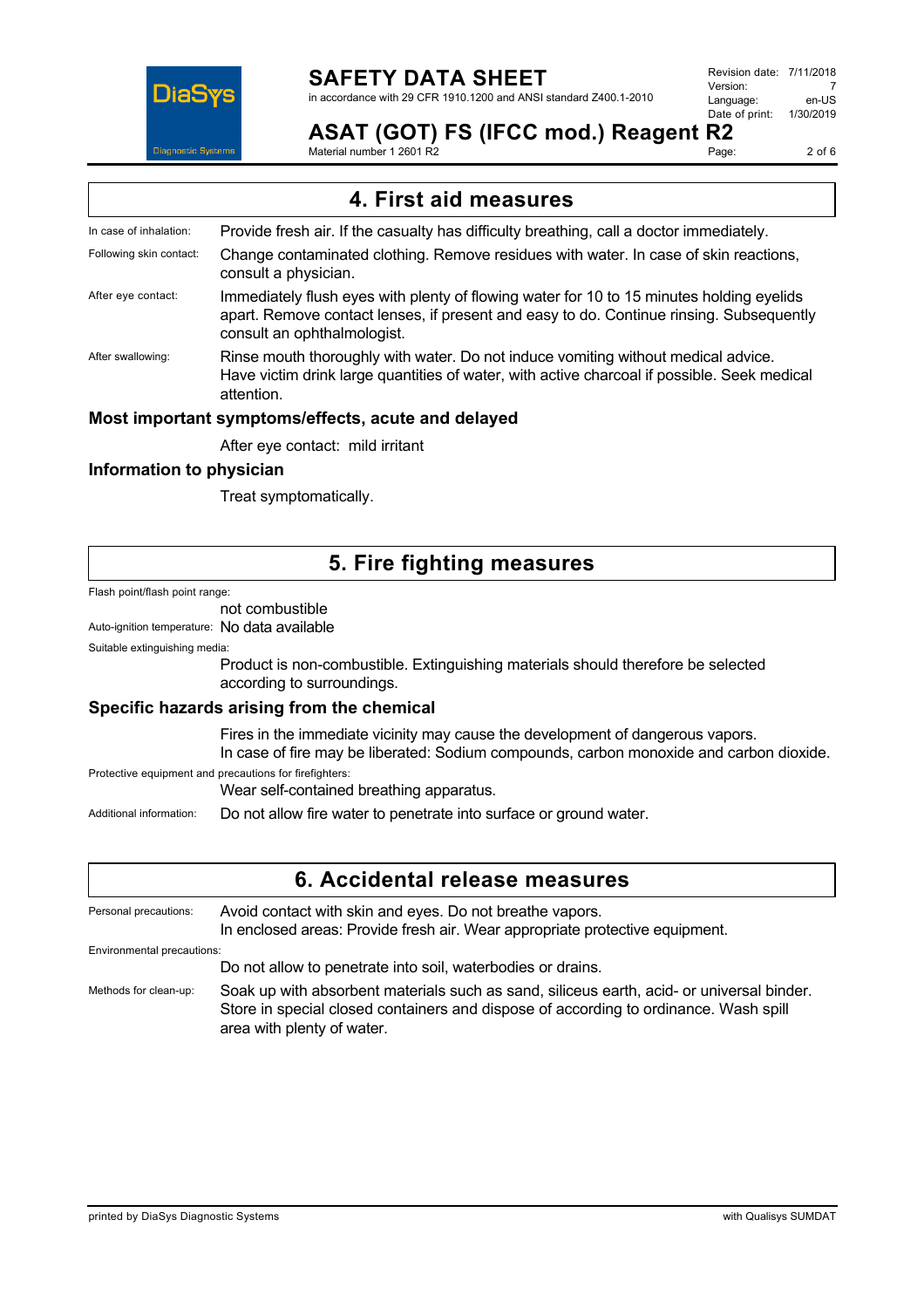

**ASAT (GOT) FS (IFCC mod.) Reagent R2** Material number 1 2601 R2

Page: 3 of 6

**7. Handling and storage**

#### **Handling**

Advices on safe handling: Avoid contact with skin and eyes. Keep all containers, equipment and working place clean. Wear appropriate protective equipment.

Provide adequate ventilation, and local exhaust as needed. Wash hands before breaks and after work. Do not eat, drink or smoke when using this product.

#### **Storage**

Requirements for storerooms and containers:

Keep containers tightly closed and at a temperature between 35.6 °F and 46.4 °F. Protect from light. Do not freeze. Keep sterile.

Hints on joint storage: Do not store together with: Acids, alkalis.

### **8. Exposure controls / personal protection**

#### **Engineering controls**

Provide good ventilation and/or an exhaust system in the work area. See also information in chapter 7, section storage.

#### **Personal protection equipment (PPE)**

| Eye/face protection             | Tightly sealed goggles according to OSHA Standard - 29 CFR: 1910.133 or ANSI<br>Z87.1-2010.                                                                                                                                    |
|---------------------------------|--------------------------------------------------------------------------------------------------------------------------------------------------------------------------------------------------------------------------------|
| Skin protection                 | Wear suitable protective clothing.                                                                                                                                                                                             |
|                                 | Protective gloves according to OSHA Standard - 29 CFR: 1910.138.<br>Glove material: Nitrile rubber - Breakthrough time: >480 min.<br>Observe glove manufacturer's instructions concerning penetrability and breakthrough time. |
| Respiratory protection:         | When vapors form, use respiratory protection.                                                                                                                                                                                  |
| General hygiene considerations: |                                                                                                                                                                                                                                |
|                                 | Avoid contact with skin and eyes. Change contaminated clothing.<br>AAL of the control of complete the control of concerning AAL concerning of the control of the field of concerning                                           |

Wash hands before breaks and after work. When using do not eat, drink or smoke.

### **9. Physical and chemical properties**

#### **Information on basic physical and chemical properties**

| Appearance:                              | Physical state at 68 °F and 101.3 kPa: liquid<br>Color: weak yellowish |
|------------------------------------------|------------------------------------------------------------------------|
| Odor:                                    | odorless                                                               |
| Odor threshold:                          | No data available                                                      |
| pH value:                                | at 77 °F: 9.6 - 9.7                                                    |
| Melting point/freezing point:            | No data available                                                      |
| Initial boiling point and boiling range: | No data available                                                      |
| Flash point/flash point range:           | not combustible                                                        |
| Evaporation rate:                        | No data available                                                      |
| Flammability:                            | No data available                                                      |
| Explosion limits:                        | No data available                                                      |
| Vapor pressure:                          | No data available                                                      |

printed by DiaSys Diagnostic Systems with Qualisys SUMDAT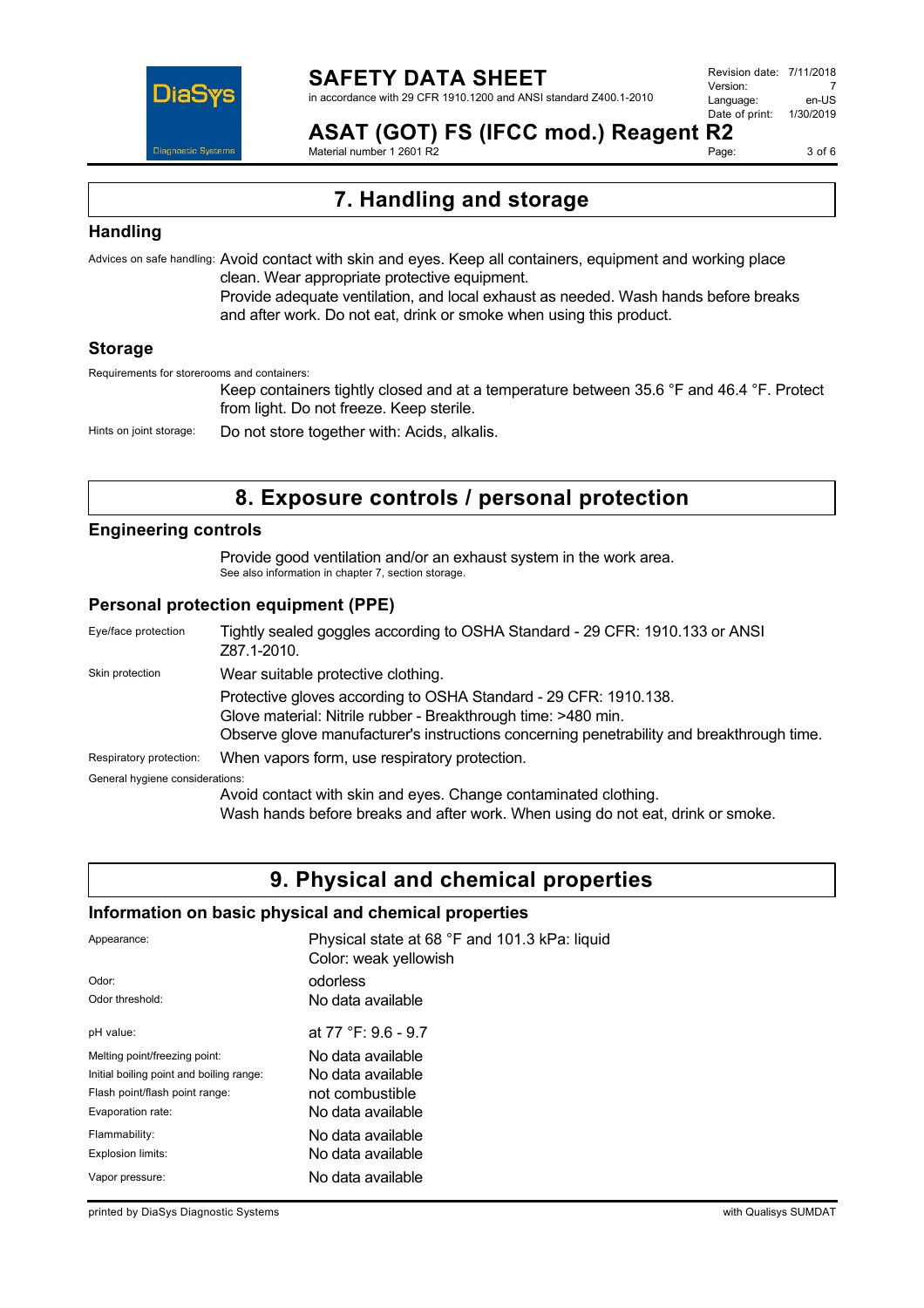

# **SAFETY DATA SHEET**

Material number 1 2601 R2

in accordance with 29 CFR 1910.1200 and ANSI standard Z400.1-2010

| Revision date: 7/11/2018 |           |
|--------------------------|-----------|
| Version:                 |           |
| Language:                | en-US     |
| Date of print:           | 1/30/2019 |
| R7                       |           |

**ASAT (GOT) FS (IFCC mod.) Reagent R2** Page: 4 of 6

| Vapor density:<br>Density:              | No data available<br>at 68 °F: 1.015 g/mL |
|-----------------------------------------|-------------------------------------------|
|                                         |                                           |
| Water solubility:                       | completely miscible                       |
| Partition coefficient: n-octanol/water: | No data available                         |
| Auto-ignition temperature:              | No data available                         |
| Thermal decomposition:                  | No data available                         |
| Additional information:                 | No data available                         |

# **10. Stability and reactivity**

| Reactivity:                                                 | No data available                                                                                                   |
|-------------------------------------------------------------|---------------------------------------------------------------------------------------------------------------------|
| Chemical stability:                                         | Stable under recommended storage conditions.                                                                        |
| Possibility of hazardous reactions                          | No hazardous reactions known.                                                                                       |
| Conditions to avoid:                                        | Protect against heat /sun rays.                                                                                     |
| Incompatible materials:                                     | Acids, alkalis                                                                                                      |
| Hazardous decomposition products:<br>Thermal decomposition: | No hazardous decomposition products when regulations for storage and handling are<br>observed.<br>No data available |

# **11. Toxicological information**

#### **Toxicological tests**

| Toxicological effects: | Acute toxicity (oral): Lack of data.                                                                                                                                                                                                              |
|------------------------|---------------------------------------------------------------------------------------------------------------------------------------------------------------------------------------------------------------------------------------------------|
|                        | Acute toxicity (dermal): Lack of data.                                                                                                                                                                                                            |
|                        | Acute toxicity (inhalative): Lack of data.                                                                                                                                                                                                        |
|                        | Skin corrosion/irritation: Lack of data.                                                                                                                                                                                                          |
|                        | Serious eye damage/irritation: Lack of data.                                                                                                                                                                                                      |
|                        | Sensitisation to the respiratory tract: Lack of data.                                                                                                                                                                                             |
|                        | Skin sensitisation: Lack of data.                                                                                                                                                                                                                 |
|                        | Germ cell mutagenicity/Genotoxicity: Lack of data.                                                                                                                                                                                                |
|                        | Carcinogenicity: Lack of data.                                                                                                                                                                                                                    |
|                        | Reproductive toxicity: Lack of data.                                                                                                                                                                                                              |
|                        | Effects on or via lactation: Lack of data.                                                                                                                                                                                                        |
|                        | Specific target organ toxicity (single exposure): Lack of data.                                                                                                                                                                                   |
|                        | Specific target organ toxicity (repeated exposure): Lack of data.                                                                                                                                                                                 |
|                        | Aspiration hazard: Lack of data.                                                                                                                                                                                                                  |
| Other information:     | Contains Sodium azide (0.95 g/L):<br>After resorption of toxic quantities: headache, dizziness, nausea, cough, vomiting,<br>spasms, breathing paralysis, CNS disorders, low blood pressure, cardiovascular failure,<br>unconsciousness, collapse. |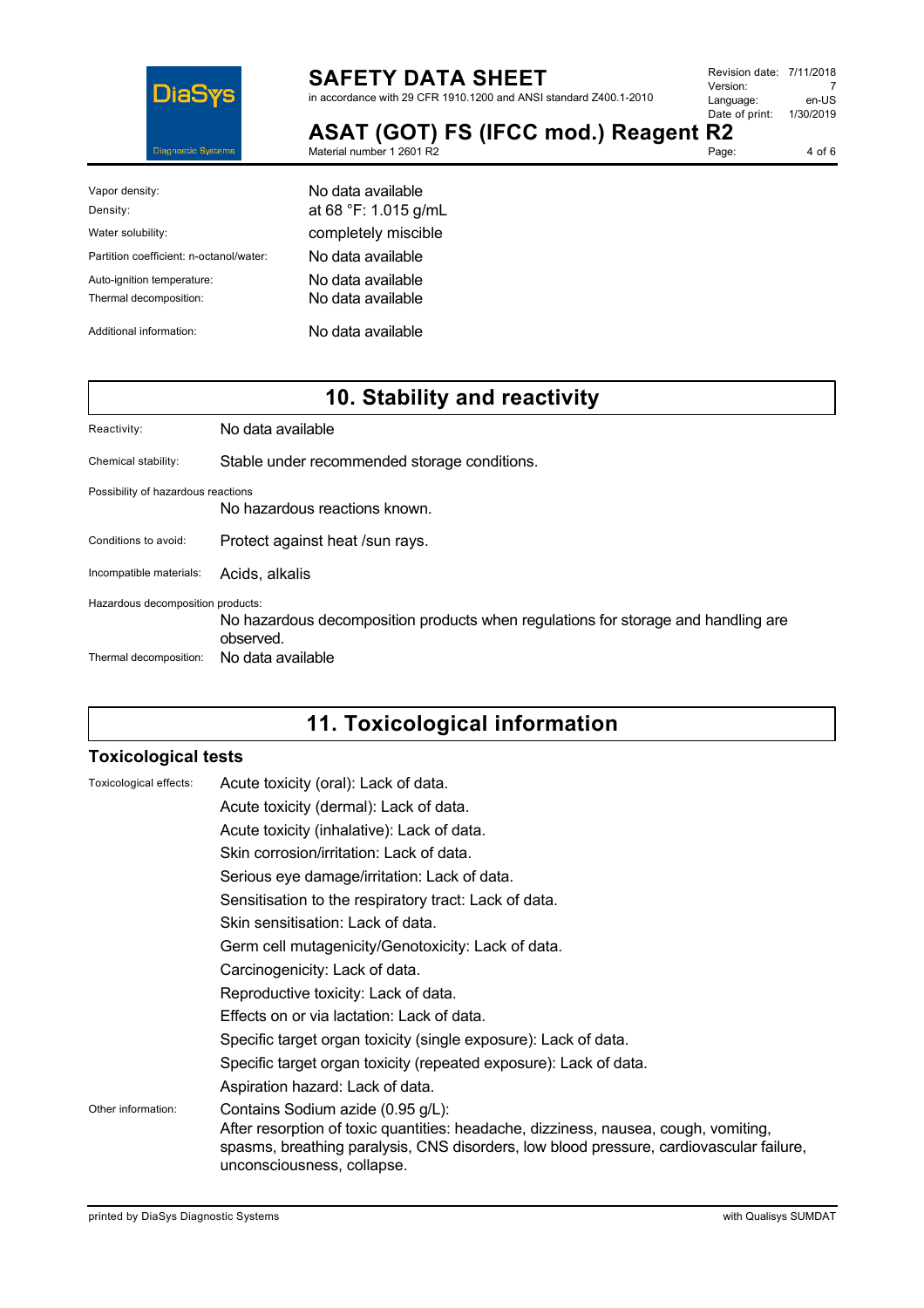

5 of 6

#### **Symptoms**

After eye contact: mild irritant

Material number 1 2601 R2

# **12. Ecological information**

#### **Ecotoxicity**

Further details: No data available

#### **Mobility in soil**

No data available

#### **Persistence and degradability**

Further details: No data available

#### **Additional ecological information**

General information: Do not allow to enter into ground-water, surface water or drains.

### **13. Disposal considerations**

#### **Product**

Recommendation: Special waste. Dispose of waste according to applicable legislation.

#### **Contaminated packaging**

Recommendation: Dispose of waste according to applicable legislation. Non-contaminated packages may be recycled.

### **14. Transport information**

#### **USA: Department of Transportation (DOT)**

Proper shipping name: Not restricted

| Sea transport (IMDG)  |                |
|-----------------------|----------------|
| Proper shipping name: | Not restricted |

Marine pollutant: no

#### **Air transport (IATA)**

Proper shipping name: Not restricted

#### **Further information**

No dangerous good in sense of these transport regulations.

### **15. Regulatory information**

#### **National regulations - Great Britain**

Hazchem-Code: